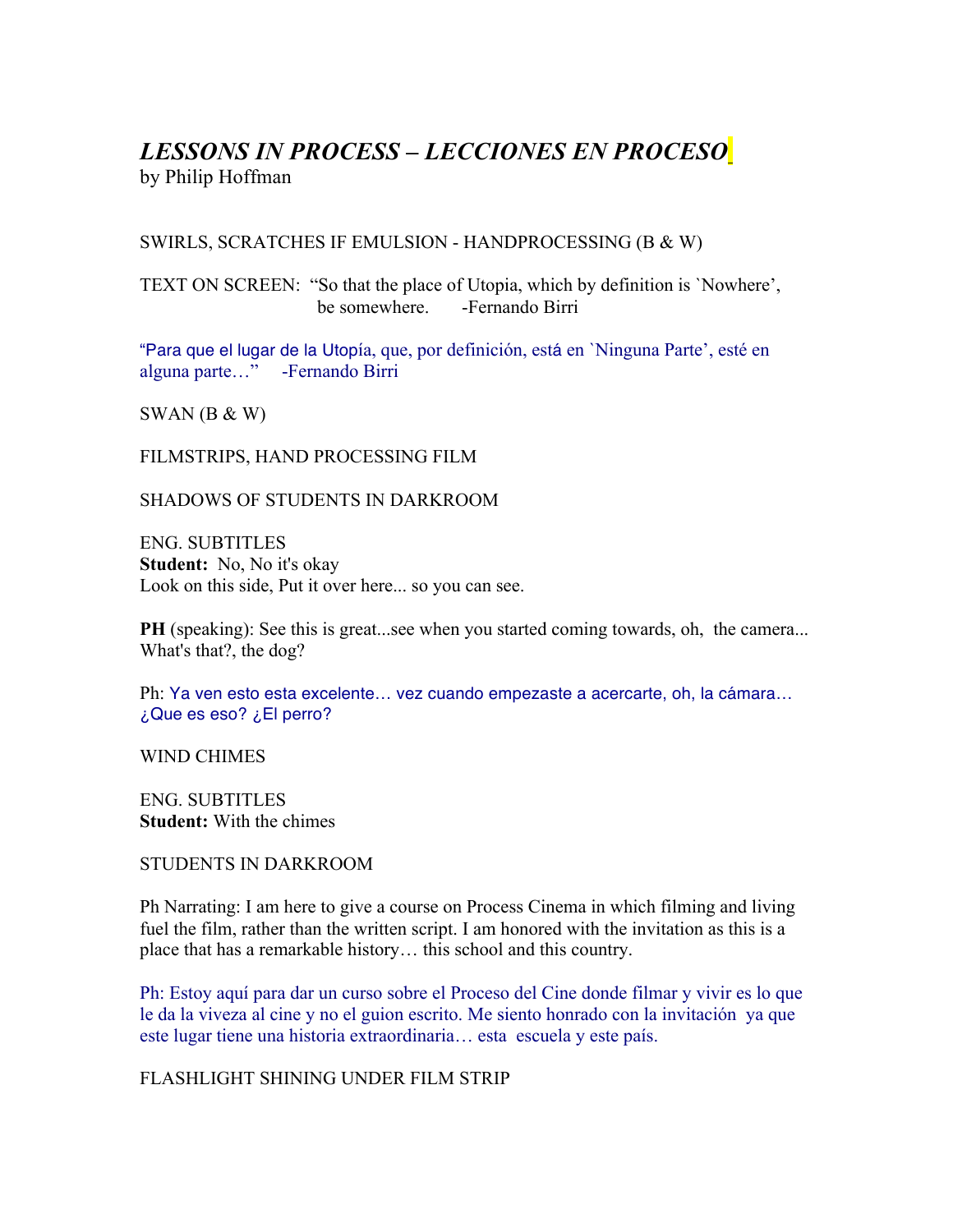**Elderly Man:** Wow, see! (then speaks in Spanish)

**PH:** The bells. And then where's the people?

ELDERLY MAN (OVIDEO) SPEAKS in spanish ABOUT CELLULOID & DIGITAL Need Translation of his words.

Female student translates into English **Student:** Digital is very fast. You see the image very fast. These processes help you.

**PH**:... it helps you to think about the process... *Ph:* Te ayuda a pensar sobre el proceso...

TEXT ON SCREEN (TITLE):

# **LESSONS IN PROCESS (Title) LECCIONES SOBRE EL PROCESO**

STUDENT PORTRAITS (B & W)

Intercut with:

TEXT ON SCREEN:

Go to place that you like. Shoot a short film `on the spot'. No editing. Ve a un lugar que te gusta. Filma un cortometraje 'in situ'. Sin edición.

Go to a place that you like. Run the camera for 20 minutes, without stopping. Ve a un lugar que te gusta. Filma durante 20 minutos, sin parar.

Find moving images from tv, cinema or the internet. Make them your own. Busca imágenes en movimiento de la televisión, del cine, o del Internet. Hazlas propias.

Make a cinematic interpretation of the literary form of haiku poetry. Haz una interpretación cinematográfica de la forma literaria de la poesía haiku.

VISUAL HAIKU: WATER (visual haiku by Jean Jean) EL HAIKU VISUAL: AGUA

TEXT ON SCREEN:

The Nightingale dreams of becoming, a graceful willow.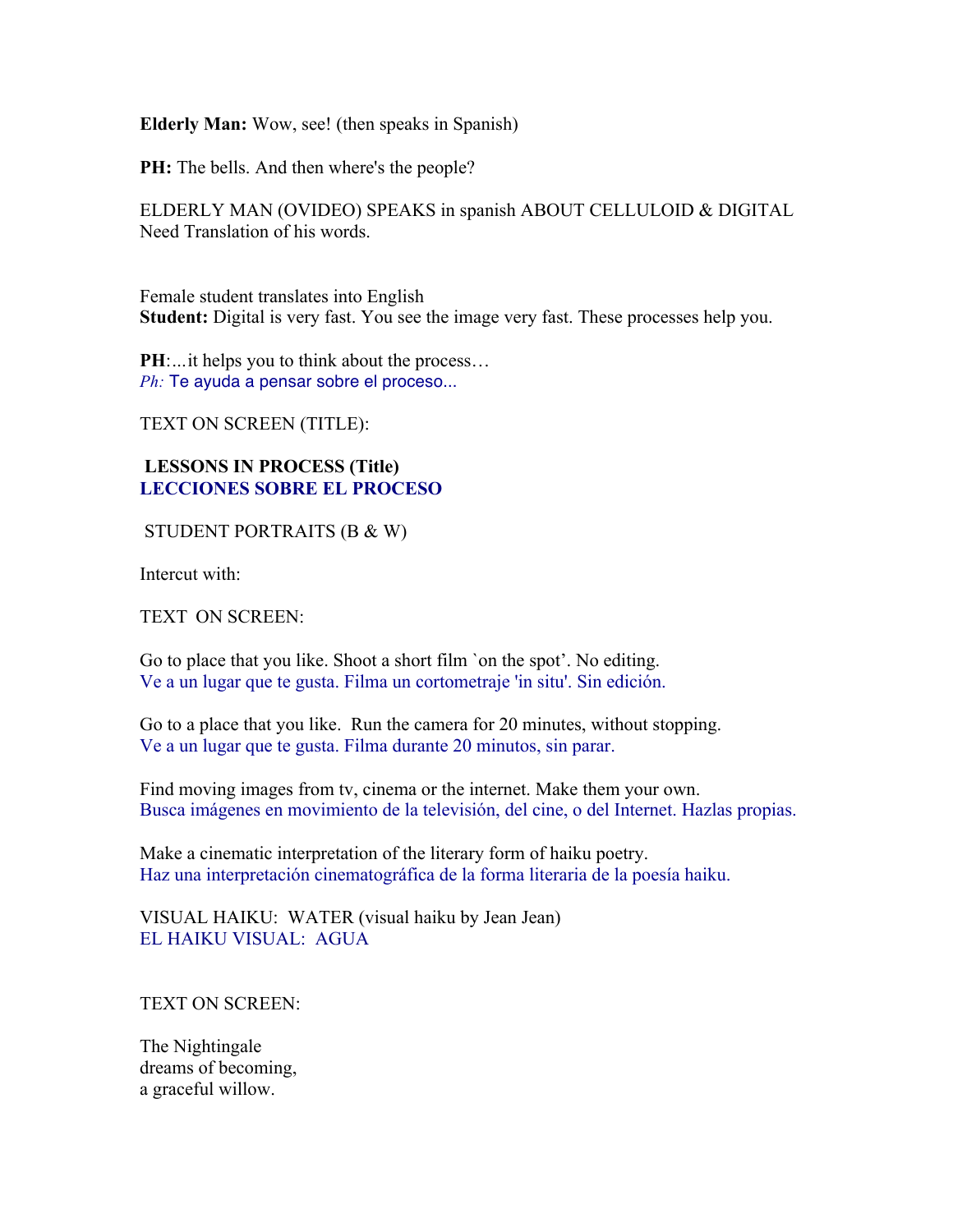El ruiseñor sueña que se convierte en grácil sauce

M.Bashô

# PALM LEAVES , HORSE IN GRASS, EGGS (visual haiku by Jean Jean)

# STATUES OF THE FOUNDING FATHERS OF THE SCHOOL IN THE GARDEN. ESTATUILLAS EN EL JARDIN DE LOS PADRES FUNDADORES DE LA **ESCUELA**

PH (narration): The founding fathers of the school still have a role to play here. They prevent the birds and animals from scavenging the seeds and delicate young plants. Ph: Los padres fundadores del la escuela aún tienen un papel que jugar aquí, evitan que las aves y los animales escarben las semillas y las delicadas plantitas.

Ph FILMS BIRRI. Ph FILMA A BIRRI.

**Ph:** "It's not Fidel. It's Birri...." Ph: "No es Fidel, es Birri…"

**Janine:** "Oh..Birri…" Janine: "Oh Birri…"

# PRESENT DAY BIRRI CHOPS FILM CAN IN TWO (FILM SCHOOL PROMOTIONAL VIDEO)

# PHOTO OF BIRRI'S 85TH BIRTHDAY PARTY

# BIRRI & MARQUEZ ENTER SCHOOL (ARCHIVAL FOOTAGE 1986) BUILDING THE FILM SCHOOL (PROMOTION VIDEO 1986)

Desiree reads part of Birri manifesto: ENG. SUBTITLES Birri. In this time, if an audiovisual image can express magic and science, if an image can synthesize the historic evolution of our old dream of a democratic audiovisual image, then that democratic image is the image of video and television. I mean virtually and potentially.

If later, in everyday life, things change and it turns out to be the opposite then truly this is our responsibility, not only professionally and technically, but also politically.

OPENING OF THE SCHOOL.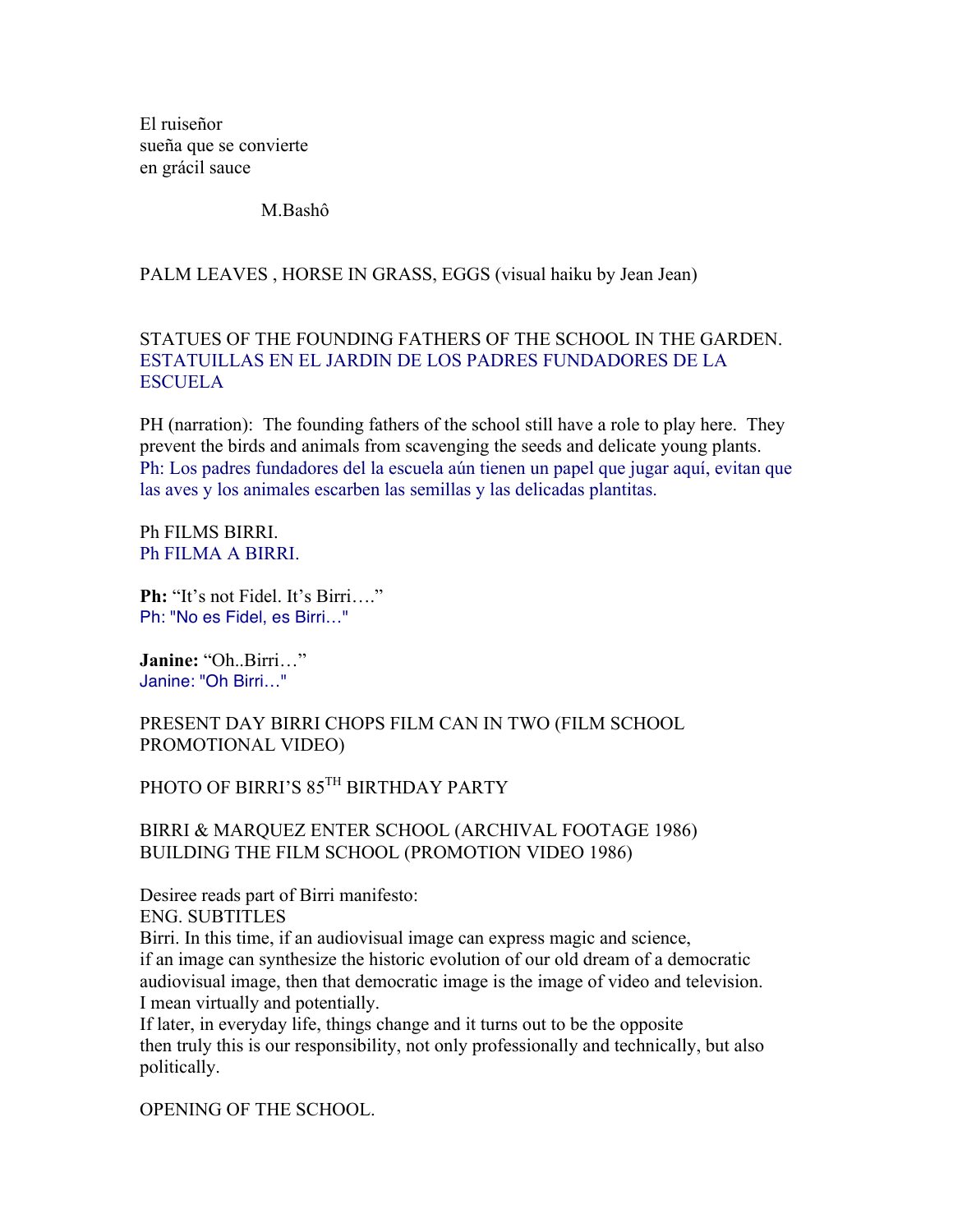### CASTRO CONGRATULATES MARQUEZ BIRRI AT PODIUM

ENG. SUBTITLES

**Birri:** Long live the utopia of the eye and the ear of the School of The Three Worlds. In San Antonio de los Baños, December 15, 1986, crescent moon, anticipating the full moon.

TEXT ON WALL: but dream with open eyes - Fernando Birri

IN COTTAGE, VIEW THROUGH WINDOWS (B&W) ELDERLY MAN (DAD) WALKS PAST CAMERA (B&W) HOMBRE VIEJO (EL PAPÁ) PASA CAMINANDO FRENTE A LA CÁMARA

PH (narration) Back home my father lives his own haiku. His life now is slow, simple and visual, since he lost most of his hearing.

Ph: Allá en casa mi papá está viviendo su propio Haiku. Ahora su vida es lenta, sencilla y visual, desde que casi por completo perdió la audición.

DAD IN WHEELCHAIR BEING SHAVED BY CAREGIVER. HE POINTS OUT TO SWANS, IN THE DISTANCE. ESTÁN AFEITANDO A PAPÁ, ÉL SEÑALA A LOS CISNES QUE VEMOS A LO LEJOS. PAPÁ EN LA SILLA DE RUEDAS MIRANDO AL LAGO.

**Ph:** That's some pretty bristly whiskers Ph: Esa es una barba bastante rasposa

**Dad:** Take the swans…the swans. Right there. Papá: Filma los cisnes… los cisnes. Alla.

**Caregiver:** They came right up to the dock. Cuidador: Vinieron justo hasta el muelle.

**Dad:** …that's better than me. Papá: Mejor a ellos que a mi.

SWANS IN DISTANCE ON LAKE CISNES EN LA DISTANCIA

PHOTO OF BEAUTIFUL YOUTHFUL WOMAN (HIS WIFE)

DAD IN WHEELCHAIR IN FRONT OF MEMORIAL FOR HIS WIFE PAPÁ EN LA SILLA DE RUEDAS FRENTE AL MEMORIAL DE SU ESPOSA

**Dad:** Where are you going? Papá: ¿Para donde vas?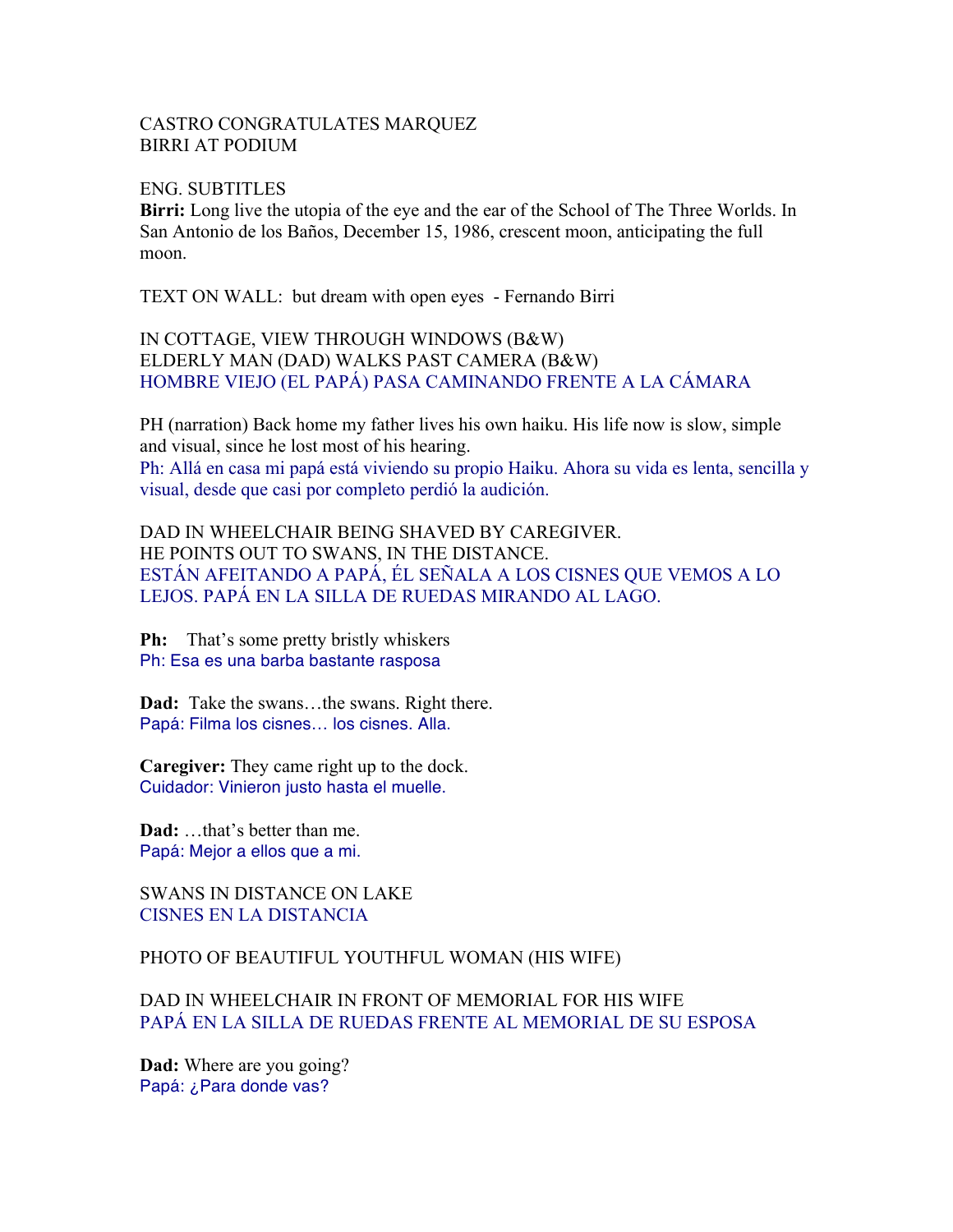**Ph:** Winnipeg….where you were born…where you were born… Ph: Para Winnipeg… donde naciste… donde naciste **Dad:** yea..where… Papá: sí… dónde

**Ph:** We're going to where you were born.... Ph: Vamos para el lugar donde naciste…

**Dad:** New York? Papá: ¿Nueva York?

PH GOES TO GET CHALK BOARD…WRITES ON BOARD..

Dad: Winnipeg...main street...I forget, I forget..... Papá: Winnipeg… la calle principal… no me acuerdo, no me acuerdo…

**Ph:** ..you were pretty young….. Ph: Eras muy joven…

**Dad:** I can't remember Winnipeg too much..I was only 6 year old...6 years old..I forget Dad: No me acuerdo mucho de Winnipeg… Tenía solo seis años… seis años… no me acuerdo

BIRDS AT FEEDER AVES EN EL COMEDERO

BUS WITH STUDENTS – TRAVEL TO THE VILLAGE OF SAN TRANQUILINO LA GUAGUA CON LOS ESTUDIANTES SE DIRIGE AL POBLADO DE SAN TRANQUILINO

**Ph (narration):** Marcel is from Cuba. He tells me that the idea of making haiku on video is a good one, but the task of doing it as an assignment with the group compromises the process.

Ph: Marcel, un cubano, me dice que es buena idea hacer un Haiku en video, pero el hecho de hacerlo como tarea con el resto del grupo compromete el proceso.

COUNTRY ROAD TO VILLAGE

TEXT ON SCREEN:

Every haiku is a representative of a way of life, a manner of living daily…' Cada haiku es la representación de una forma de vida, una manera de vivir a diario…

… a state of mind in which we are not separated from other things.

… un estado de la mente en el que no estamos separados de otras cosas.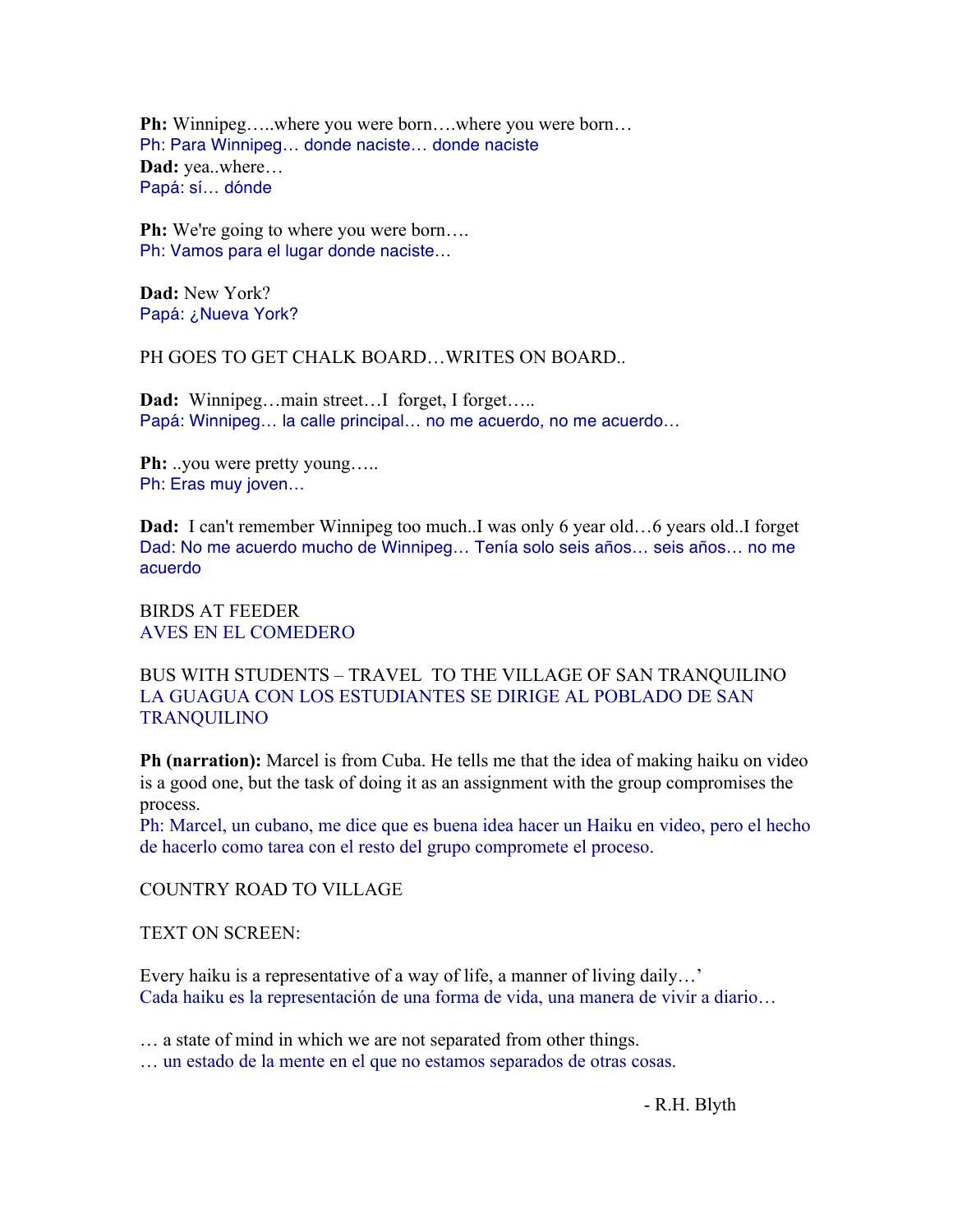# BLACK SCREEN PANTALLA NEGRA

Ph (narration): Another Cuban participant in the workshop is Zoe. She plans to go to the larger town, just off the film school premises. It is mandatory for the students to get a permit to shoot away from the school. In this way, the local authorities inadvertently control what the students can and cannot shoot. After filming several hours, she is stopped on the street by the police and her tapes are confiscated.

(translation here is exactly as my narration states…the one in the film currently talks more about the police protecting the residents)

Ph: Otra cubana que participa en el taller es Zoey. Ella planea ir al pueblo más grande que está justo al lado de la escuela. Es mandatorio para los estudiantes obtener un permiso para filmar fuera de la escuela. De esta manera las autoridades cubanas inadvertidamente controlan lo que los estudiantes pueden y no pueden filmar. Después de filmar por varias horas la policía la detiene y confisca sus cintas.

DOG TAKES FROG (continuous take by Desiree)

**Ph:** But Desiree has found a safer subject for her poetic study. **Ph:** Pero Desiree encontró un tema más seguro para su estudio poético.

# JEAN JEAN COVERS LENS WITH HAND (B&W) JEAN JEAN JUMPING (HAND PROCESSED FILM, SLOW MOTION)

Ph (narrating): Jean Jean, is from Haiti. He began his study in filmmaking, as an actor, in dramatic television and film series….but ended up at the film school making documentaries. The Director of the film school spotted him while waiting for a bus while he was attending a film and television conference across the border from Haiti. Right then and there she asked him to come to the film school.

Use Reiner's translation here. Old version is incorrect.

Ph: Jean Jean es haitiano, comenzó sus estudios de cine trabajando como actor en series de televisión y cine, pero terminó en la escuela de cine haciendo documentales. Me cuenta que la directora de la escuela lo encontró esperando la guagua mientras participaba en una conferencia sobre cine y televisión al otro lado de la isla, en la Repúblia Dominicana. En ese mismo momento ella le preguntó si le gustaría ir a la escuela de cine.

VIOLENT IMAGES FROM TV: JEAN JEAN BRUTALLY BEATEN BY POLICE IMÁGENES VIOLENTAS DE LA TV; JEAN JEAN BRUTALMENTE GOLPEADO POR LA POLICIA…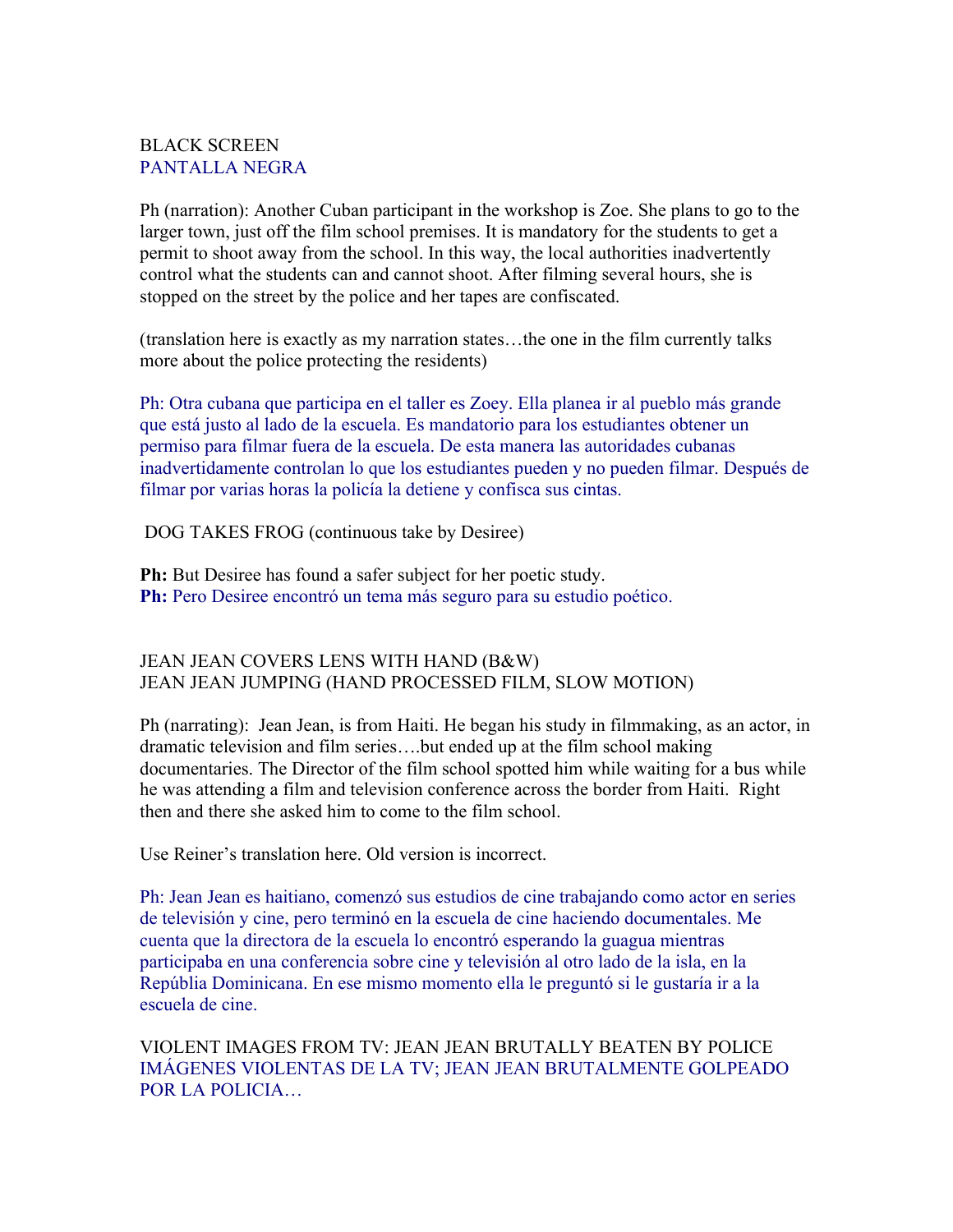Ph (narrating): Jean Jean told me that as an actor in the 10 films he worked on, he was murdered 7 times. In particular the regional television network seemed to have a predisposition for Hatian actors in this kind of role.

Jean Jean me contó que en las 10 películas que actuó lo asesinaron 7 veces, y que al parecer las series de televisión dominicanas tienen cierta predisposición a usar a los actores haitianos para este tipo de papel.

DAD WATCHES TV (CRIME FILM, BIG GUN..SNIPER TARGETS WOMAN) PAPÁ MIRA LA TV (UNA PELÍCULA DE CLINT EASTWOOD, ARMA GRANDE, ACTOR NEGRO)

**Ph:** Do you want to go shopping next week? Ph: ¿Quieres ir de compras la semana que viene?

**Dad:** …huh……. Dad: hah…

**Ph:** Do you want to go shopping next week? Ph: ¿Quieres ir de compras la semana que viene?

**Dad:** shopping? Dad: ¿De compras?

**Ph:** Do you want to go? Go out? Ph: ¿Quieres ir? ¿Salir un rato?

**Dad:** next week. Dad: La semana que viene.

**Ph:** yea….next week Ph: Si… La semana que viene

**Dad:** next week sometime. Dad: La semana que viene algún día

**Ph**: We'll go on a trip, to go out. Ph: Vamos a salir, a dar un paseo.

**Dad:** yea..sure…I'd like to go yea. Just to move around….next Wednesday they take my blood again..

Dad: Si… seguro… me gustaría ir… Solo para dar una vuelta… El miércoles que viene me vuelven a sacar sangre.

DAD EATING

CNN/GLOBAL NEWS: ROOM SHAKES WOMAN LEAVES ROOM. SCREAMS.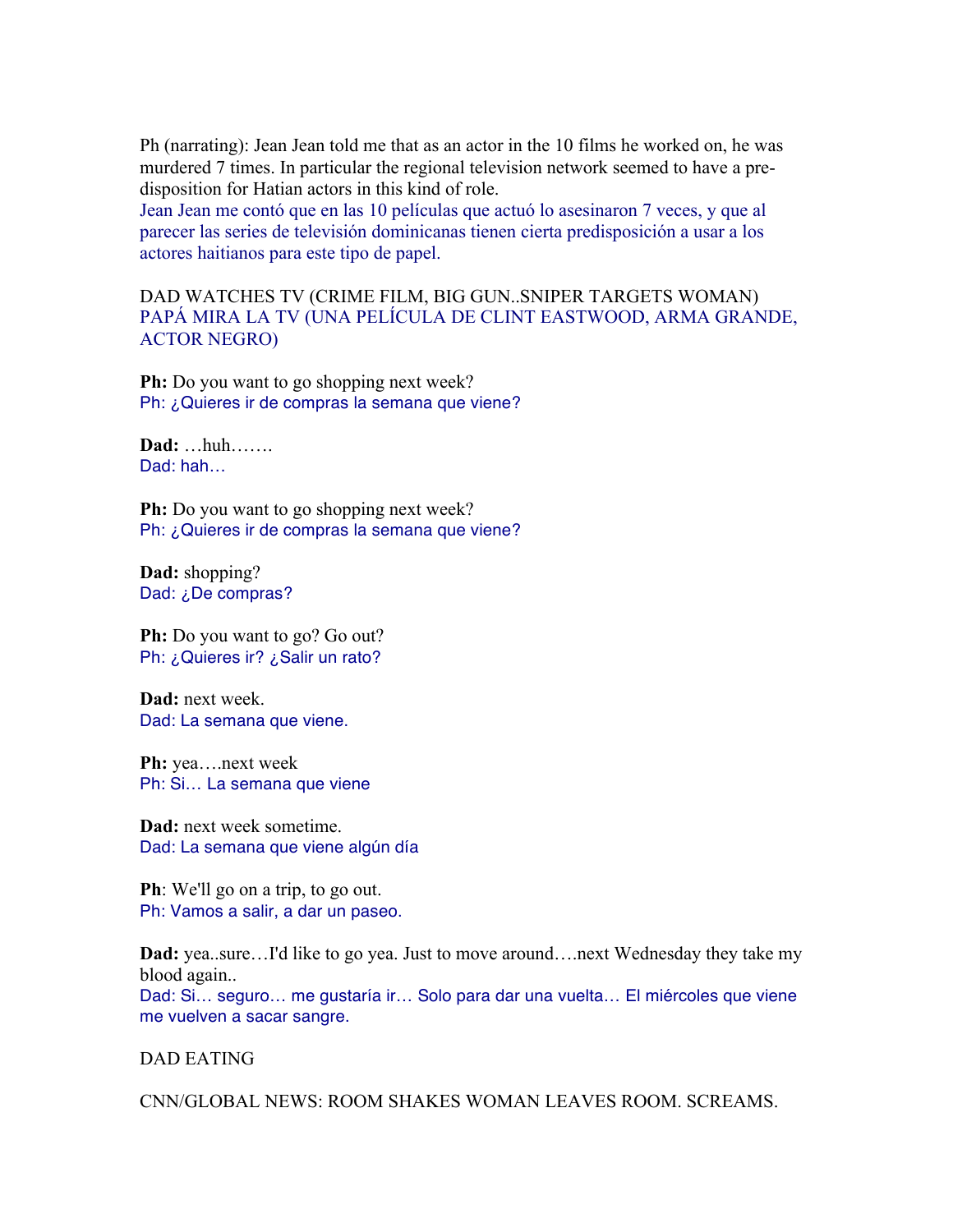# (EARTH QUAKE IN HAITI) TERREMOTO EN HAITÍ (CNN EN ESPAÑOL)

CNN (EN ESPAÑOL) Female newscaster: (ENG. SUBTITLES) I am going to end this conversation because we are having some serious trouble understanding what they are saying so we will pause, we will try to reconnect and we will be back in a few moments.

# B&W CONTINUOUS TAKE IN HOSPITAL MORTURARY (SANJA GUPTA REPORTS IN ENGLISH WITH SPANISH TRANSLATION)

Sanja Gupta: In one of the few hospitals still working, in Port au Prince, if you can call it that. Some bodies were taken out of this mortuary and taken away in a truck. Some of them were never identified. Now the patients who are alive, who desperately need treatment are gathering here. Here we see a very different perspective to what is happening after the earthquake. Here are many patients lying on the aisles, on pieces of cardboard, they don't have any resources to take care of the patients, there are no bandages, there is just a little IV, it's very hard to find anelgesics or antibiotics.

There are some wounded, people who have been crushed or punctured by objects, this woman has a broken leg and they are using a bandage and a piece of wood to immobilize the leg. This is a very primitive form of medicine that hardly ever works. This is more cardboard and again they are using bandages and a piece of wood, and the person who's doing it is not even a doctor, he's just a friend. We keep walking through here, you can see it crowded with people. But it's here where people want to be, it's a hospital after all, and things get more difficult.

There are improvised areas with tents; there are patients who come here because nothing more can be done for them. There are no resources to look after them,so the hospital personnel brings them here to take more patients into the hospital. You probably have never seen something like this. There are IVs hanging from the trees, stretchers under the trees at it's what is happening here in Haiti, at Port au Prince. As people know the hospital is working, they are waiting in line in the street, and they will keep waiting for hours and proabably for days.

SLOWED DOWN: ROOM SHAKES, WOMAN LEAVES ROOM (B & W). (EARTH QUAKE IN HAITI) TERREMOTO EN HAITÍ (CNN EN ESPAÑOL)

SLOWED DOWN CNN REPORTERS - `HEROES' ANDERSON COOPER `SAVES' HAITIAN BOY BLACK **NEGRO**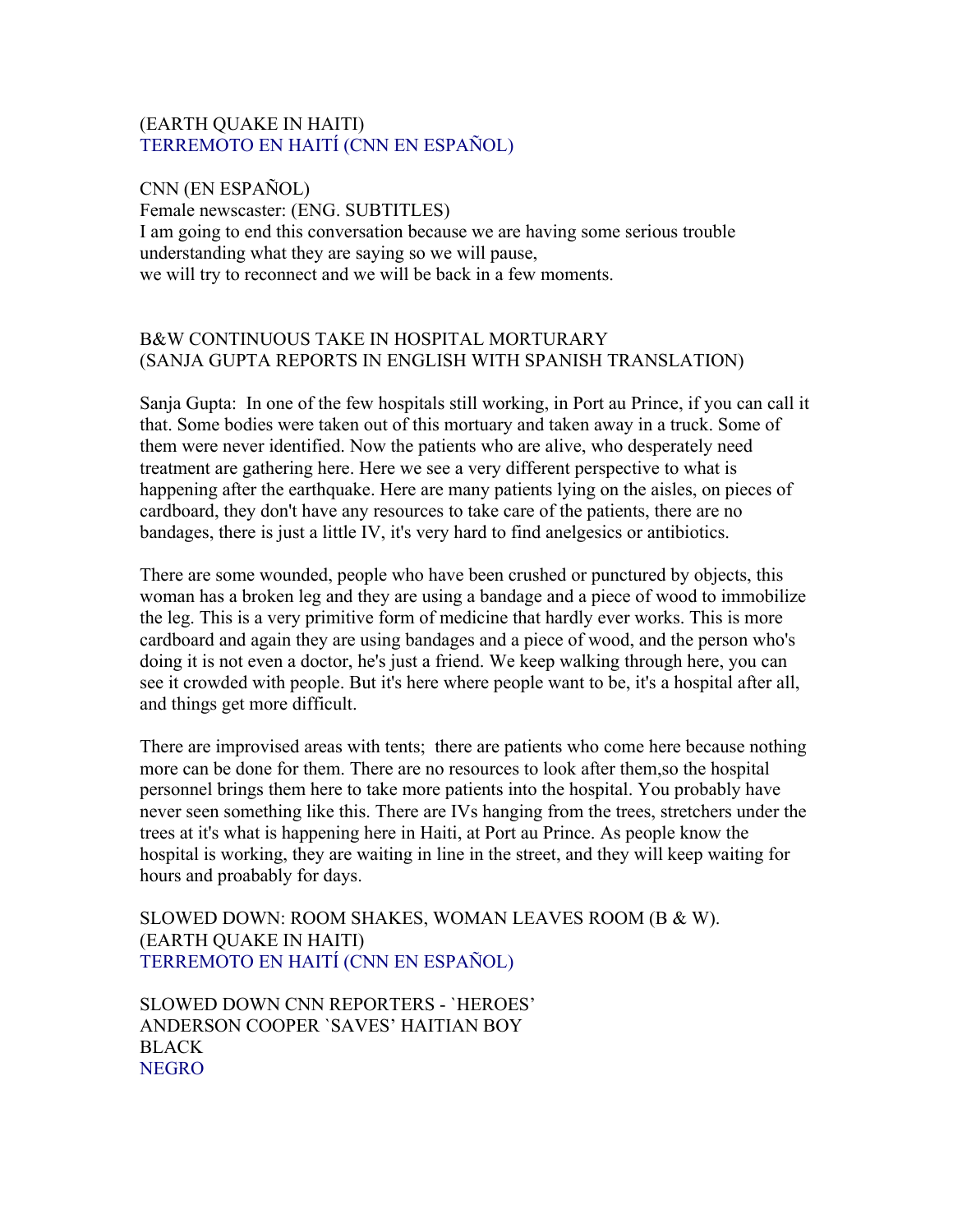Ph (narrating): At the exact moment the Haiti earthquake struck, the students and I were in the darkroom processing our first roll of film. When we emerged from the darkness out to the common area, the news of the devastation had tightly gripped all of the students and staff. Jean Jean asked the Director of the Film School if he could get funds for travel to Haiti. He was worried about his family, and wanted to help with the recovery and film the tragedy. But the Director of the School felt that it would be disrespectful to the Hatian people to film them during such a tragedy so no funds were allocated. Jean Jean and others set up donation stations to receive clothes, food and money.

Ph: En el mismo momento que el terremoto golpeó a Haití, los estudiantes y yo estábamos en el cuarto oscuro procesando el primer rollo de cine. Cuando salimos de la oscuridad del cuarto hacia el área común, los estudiantes y el personal de trabajo estaban estremecidos por las noticias de la devastación. Jean Jean le pidió ayuda financiera a la directora de la Escuela de Cine para ir a Haití. Él estaba preocupado por su familia, y además quería ayudar con la recuperación y quería filmar los acontecimientos. A la directora de la escuela le pareció que sería irrespetuoso filmar al pueblo de Haití bajo esas condiciones tan devastadoras, por eso los fondos no fueron asignados.

Jean Jean y otros establecieron puestos de donación para recaudar ropa, comida y dinero.

TEXT ON SCREEN:

Piensa en la tormenta de la noche cuando llegó, y en aquella pequeña estrella que luchaba contra la gran nube

Think of the night storm when it arrived, and that little star fighting the big cloud.

-F. Birri

#### ROAD TO SAN TRANQUILINO

Ph (narrating): I have been invited back to Cuba to work with the same students I worked with 11 months ago. We are editing a film about our experience last January when the Haiti Earthquake struck. We plan another trip to San Traquilino to shoot haiku and the film department administration requests the mandatory permissions.

Ph: Me han vuelto a invitar a Cuba para trabajar con los mismos estudiantes con los que trabajé hace 11 meses. Estamos editando una película sobre nuestra experiencia en enero pasado, cuando el terremoto en Haití golpeó en el preciso momento en que trabajábamos en la sala oscura. Planeamos un Nuevo viaje a San Tranquilino para filmar los haiku y la administración solicita los permisos obligatorios.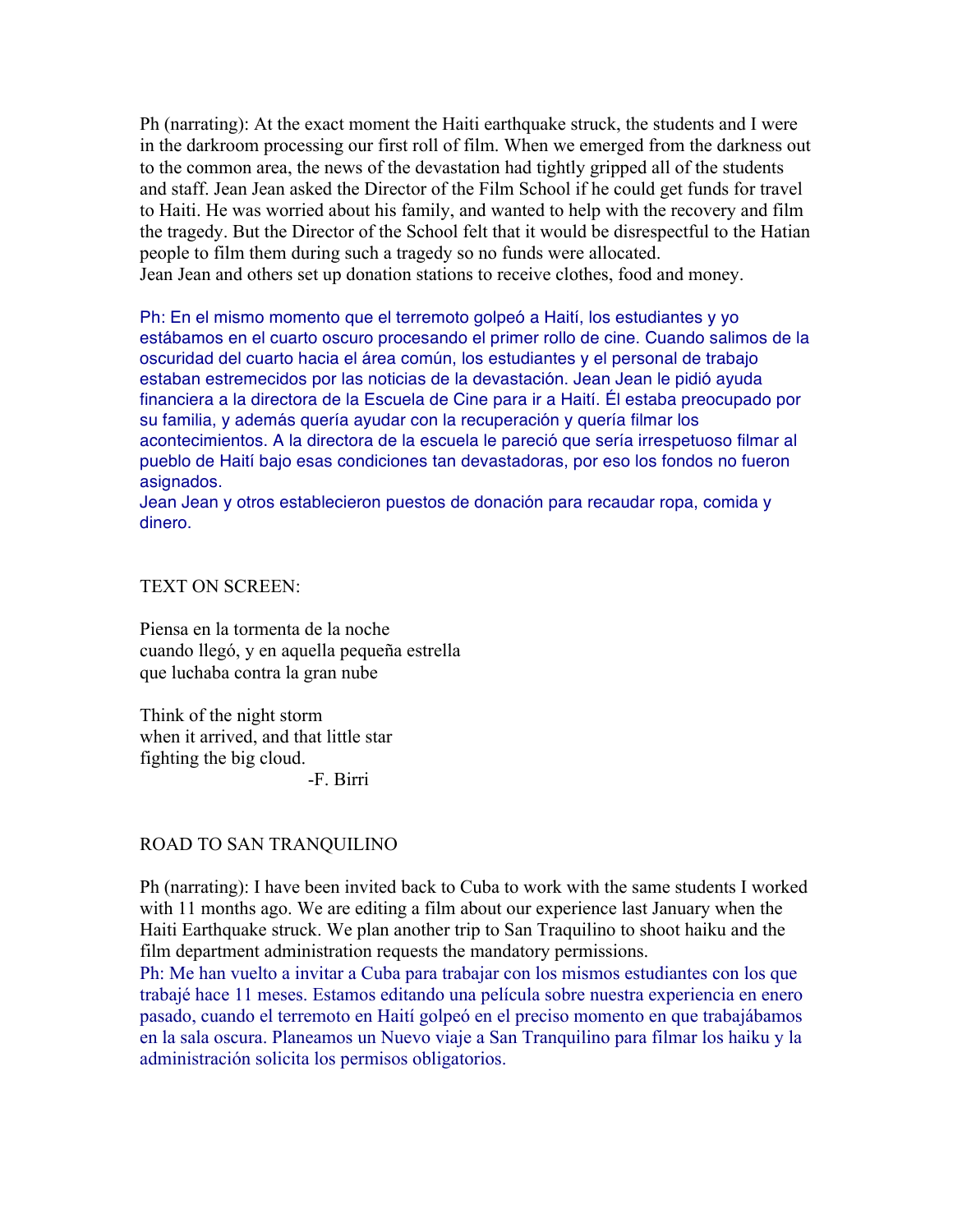### DOG BARKS (visual haiku by Pedro)

# SAN TRANQUILINO: FILMING KIDS AND EACH OTHER.. PLANOS DE SAN TRANQUILINO

# CONVERSATION BETWEEN STUDENTS AND BOYS

ENG. SUBTITLES **Student:** What's your name? **Boy 1 :** Christian Jordan Soteros Caballeros **Student:** What's your name? **Boy 2:** Hendry Soteros Caballeros **Student:** And you? **Boy 1:** Christian **Student:** And you? **Boy 2:** Hendry

#### **Speaking in Spanish (no subtitles)**

**Student:** And you? **Boy 1:** Christian **Student:** And you? **Boy 2:** Hendry **Student:** And you? **Boy 1**: Christian **Student**: And you? **Boy 2:** Hendry **Student:** And you? **Boy 1: Christian Student:** And you? **Boy 2:** Hendry **Student:** And you? **Boy 1: Christian** 

### STUDENT CHASES CHRISTIAN & HENDRY

**ENG. SUBTITLES** Boy 2: Oh, Christian, he caught you... Oh, god..

#### STUDENTS FILM EACH OTHER

**Student:** What's your name? **Boy 1:** Christian!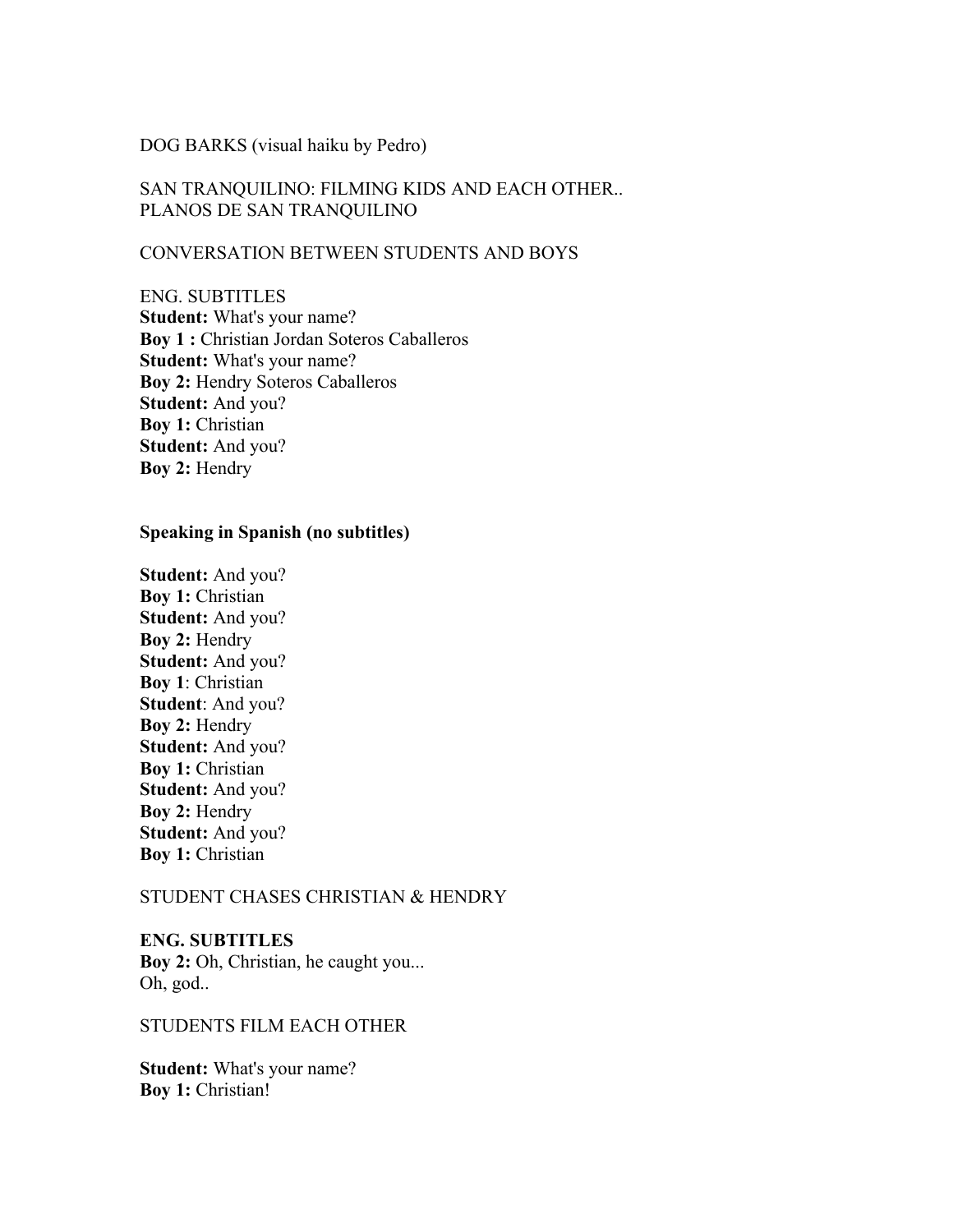**Student:** And you? **Boy 2:** Hendry **Student:** Hey you are in here, I've been recording all afternoon.

# DARKROOM PROCESSING (PEDRO, ZOE, CLAUDIA, PHIL, MARCEL) ESCENA DE LA SALA

ENG SUBTITLES **Student:** Warm. I think it is not a good idea that...

#### PHIL AND STUDENTS LOOK AT STRIP OF FILM

PH (speaking): ...see, that's solarized Ph: …vez, ya está solarizado

ENG. SUBTITLES **Student:** How is it now. Turn it off

PH (speaking): that's good yeah... so who wants to do a test, just a little piece. Ph: Sí así está bien... quien quiere hacer una prueba, solo un pedacito.

#### FILM PROCESSING (B&W)

#### PH narrating:

In the darkroom we watch the image surface. The big world we filmed, isn't bigger than this small world that slowly appears. And all the recorded images and sounds lay packed away in plastic bins, less concrete than this dark place….

En el cuarto oscuro vemos las imágenes aparecer. El gran mundo que filmamos no es mas grande que el pequeño mundo que lentamente aparece ante nosotros. Y todas las imágenes y sonidos que grabamos permanecen guardados en baldes plásticos, que son mucho menos reales que este oscuro lugar…

When he started slipping away, deep panic set in. Where would all that I didn't know about him go, once he had left.

Un pánico profundo se estableció cuando él se empezó a desvanecer. ¿Para dónde se irá todo lo que no conocí de él, una vez que ya se haya ido?

B&W HANDPROCESSED SHOT OF BIRRI STATUE IN GARDEN PLANO DE BIRRI EN EL HUERTO EN BLANCO Y NEGRO PROCESADO A MANO

DAD WITH MAGNIFIER (B & W)

**Dad (Voice Over):** I can't remember Winnipeg too much..I was only 6 year old...6 years old... I remember a train coming, or maybe I was younger? Not six years old? I was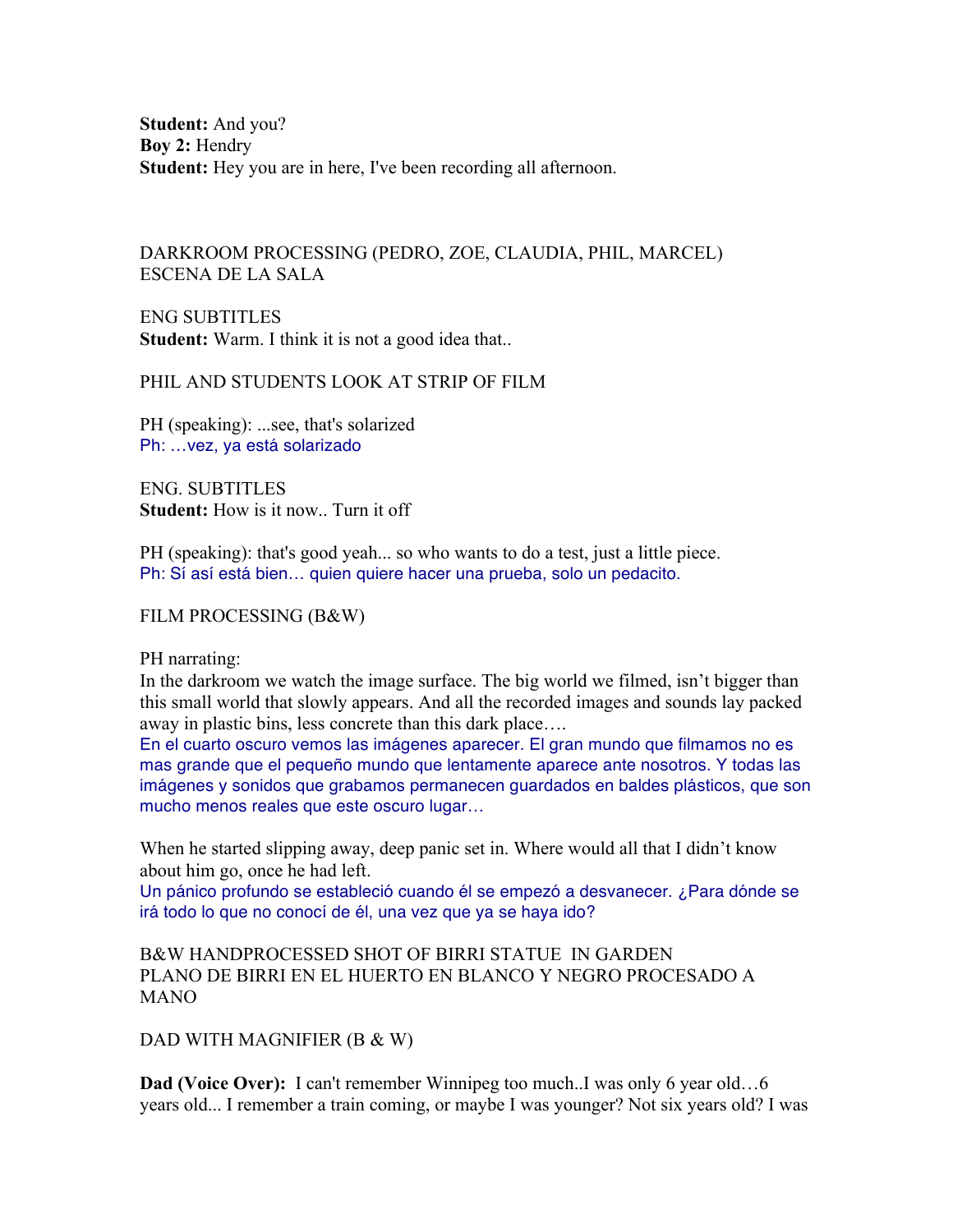maybe three. Two or three? Maybe two or three. I remember, I remember I saw peanuts for the first time on the train... went on the train.

Dad (V.O.): No me acuerdo mucho de Winnipeg… Solo tenía seis años… seis años… Recuerdo el tren que venía, ¿o a lo mejor yo era mas joven? ¿No tenía seis años? A lo mejor tenía tres. ¿Dos o tres años? A lo mejor dos o tres. Me acuerdo, me acuerdo que por primera vez vi maní en el tren… me fuí en el tren.

DAD LAKEFRONT VIEW THROUGH WINDOW DAD TAKES MEDICINE PAPÁ (BLANCO Y NEGRO)

Haiku text on screen:

The Geese do not wish to leave their reflection behind. The water has no mind to retain their image.

Los gansos no quieren abandonar su reflejo. Al agua no le interesa retener su imagen.

LAKEFRONT VIEW IN COLOR PHIL FILMING TREES, WITH HIS REFLECTION IN THE WINDOW. IMAGE OF DAD ON HIS WEDDING DAY.

BLACK AND WHITE PHOTOS OF BIRRI.

AN OLDER BIRRI ENTERS SCHOOL

ENGLISH SUBTITLES **Birri:** Youth, Good day Professor..How are you? **Student:** We are fine, and you? **Birri:** Delighted Hello, how is it going? **Student:** We are in the school second year sound class**.** Well then...Now when you sit to place a microphone... **Birri:** Oh, yes. We will seat Marta on my left, not for ideaological reasons, rather I can only hear from this ear, and from this one, I hear nothing. This is good.

BLACK AND WHITE SHOT OF BIRRI

MONTAGE BLACK AND WHITE STILL IMAGES OF PH WITH STUDENTS.

STUDENTS PILING STICKS ON A CART STUDENT FILMING WITH BOLEX IN FIELD. HANDS FOOTAGE VIDEO/ HANDS SUPER IMPOSED.

END CREDITS